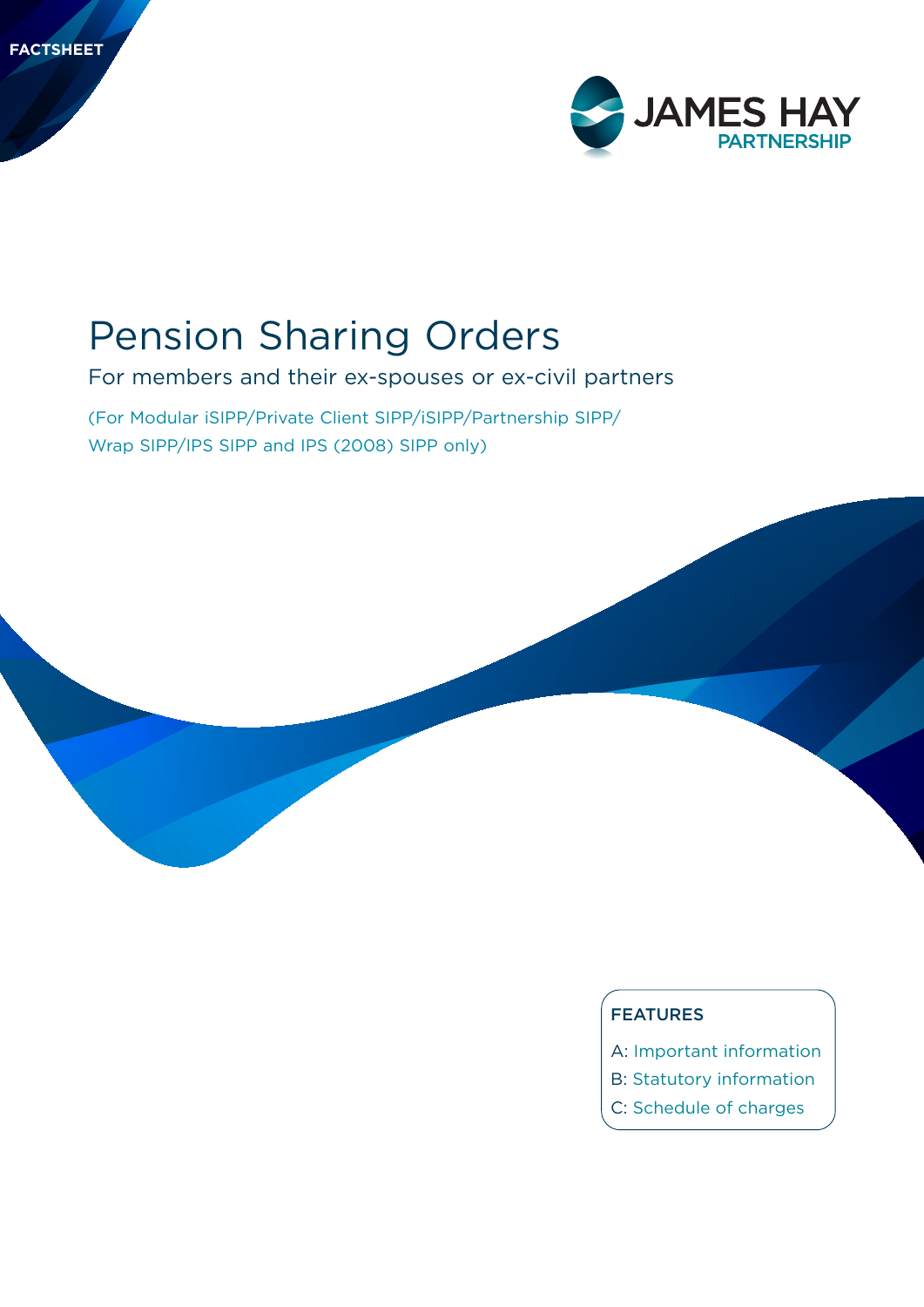## A: Important information

## For both parties

In order to proceed with giving effect to a pension sharing order, we require the court stamped Final Order of Divorce and the Pension Sharing Annex, together with the sealed Consent Order (or certified copies of them) before any action can be taken. We prefer to review a draft of the Pension Sharing Annex in advance. Following this review we will confirm if we can comply with the requirements (although any comments and feedback we may provide on the practicalities of complying with the requirements is not legal advice and should not be taken as such).

We have four months to organise the transfer of the pension credit due to the ex-spouse's/civil partner's chosen pension provider. This period starts from the date that we are in receipt of all of the above mentioned documents **and** the completed Pension Credit Transfer Request Form, which is available from our website www.jameshay.co.uk or on request.

On receipt of the court documents, we will inform both parties that the pension plan(s) that is/are subject to the Pension Sharing Annex and the Consent Order will be valued for pension sharing purposes on the tenth business day after our acknowledgment letter, unless both parties agree to a different date.

We must be advised within five business days of the date of our aknowledgement letter if another valuation date is to be considered. Please bear in mind that we will charge for time spent on arranging the pension credit as allowed by applicable legislation.

If the SIPP member has not taken benefits from all arrangements under the plan(s) at the time of the pension sharing order, the ex-spouse/civil partner may be entitled to an element of pension commencement lump sum with the pension credit when they come to draw benefits from their chosen provider on retirement.

The court may require the plan to be valued on a cash equivalent transfer value basis (i.e the value of the plan if all the assets were sold). The transfer value will only be provided upon receipt of the court or member's authority. However, the latest annual valuation produced for the member may provide sufficient information to guide all the relevant parties.

#### **100% Pension Credit Order**

If upon receipt of the divorce documents the member is currently taking an income, we shall immediately arrange to cease paying income, unless the Court Order provides otherwise. Please bear in mind that we may not be able to stop a pension payment within ten business days of the month end, as the payroll details will have already been sent to the bank for processing.

In cases where the Court Order states that the member's ex-spouse/civil partner will receive 100% of the plan value, and the member is either taking partial benefits or has not started to take benefits, we shall require written confirmation from the member if they wish to keep the plan open after the pension credit payment has been made. This confirmation will need to be received within 28 days from the date of us acknowledging receipt of the court documents. Failure to do so could result in the plan attracting unnecessary charges which will be payable by the member.

If the member was taking full benefits from the plan it will automatically be closed once the pension credit payment has been made.

## For the member

We require any disinvestment instructions that may be needed to be made as soon as possible (and in any event within ten business days of our receipt of your ex-spouse's/civil partner's Pension Credit Transfer Request Form) to ensure that the payment of the pension credit can be made promptly. Please note that disinvestment instructions must be received on the appropriate forms which may be found on the James Hay website. Please call our general enquiry number, 03455 212 414, if in any doubt.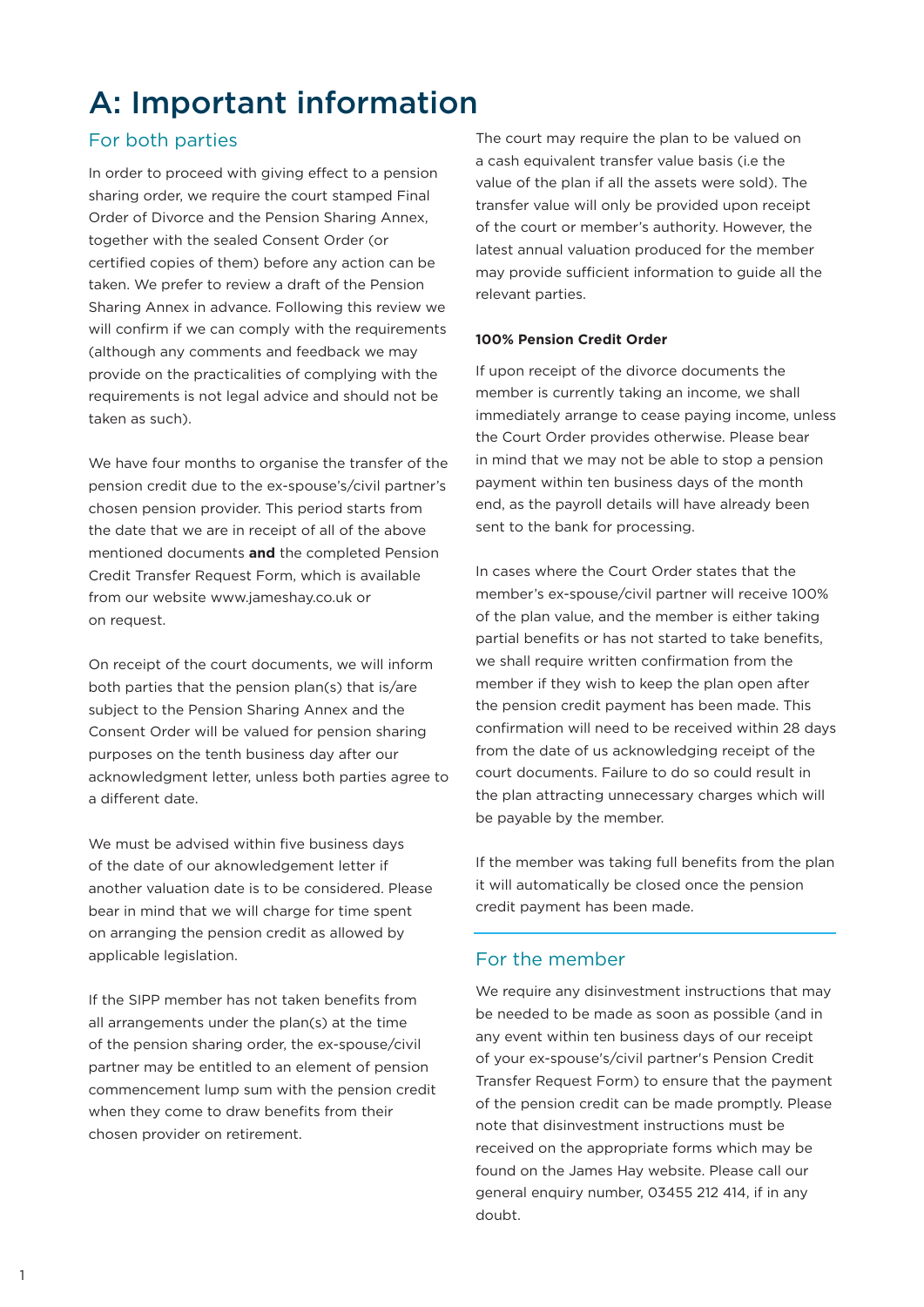#### A: Important information continued

Unless advised otherwise, your disinvestment instructions will be held on file until we are in receipt of the Pension Credit Transfer Request Form completed by your ex-spouse/civil partner and their pension provider.

The amount of the pension credit is fixed at the valuation date and, subject to funds being available, will not change. However, due to fluctuations in the underlying value of the assets, when this pension credit is paid it may equate to a higher or lower percentage of the member's pension fund.

You may need to consider whether any investments may incur a surrender penalty or early redemption charge. Please note that James Hay Partnership does not accept responsibility for any charge or penalty in respect of disinvestments from a third party. Please also take into account any potential delays in disinvesting from investments that are difficult to sell or illiquid.

If we have not received any disinvestment instructions from the member regarding how to make sufficient funds available to meet the pension credit within the deadline instructed by the court, we will remind all parties that the responsibility to provide disinvestment instructions lies with the member.

#### **Modular iSIPP/Private Client SIPP/iSIPP/ Wrap SIPP only**

If we have not received confirmation of which funds to sell within the confirmed time period we will, under normal circumstances, disinvest the required amount proportionately across all funds held, as far as we are able to. We would always prefer you to provide disinvestment instructions and will normally use our discretion only if there is a danger that the four month deadline may not be met.

#### **Partnership SIPP, IPS SIPP and IPS (2008) SIPP**

As the member is a co-trustee of the SIPP, we are not normally able to make disinvestments without their instructions. If the member does not comply with the instructions provided by the court, then they will be in breach of the Court Order and may be subject to sanctions accordingly.

## For the member's ex-spouse/ ex-civil partner

We will transfer the pension credit to your chosen provider when your ex-spouse's/ex-civil partner's plan has the required funds available and we have received your completed Pension Credit Transfer Request Form.

We will send you a reminder if you have not provided this information within 28 days of us receiving the court documents. Legally, we must complete the pension credit process within four months of receipt of all relevant documentation. However, this is only possible with the co-operation of both parties. In addition, your ex-spouse/civil partner is entitled to manage their remaining pension portfolio without having to account for the element that is due to you.

The date we receive your written request to transfer your pension credit to your chosen pension provider in respect of 100% orders is the date we will start the process of surrendering the funds.

## Other information to consider

#### Property

If a commercial property is an asset of the pension plan, thought should be given as early as possible in the divorce proceedings as to whether it is practical for the court to agree to a pension sharing order because of potential liquidity considerations.

To ensure we are correctly valuing the plan for pension sharing purposes, we may require an up to date valuation of all commercial properties held in your SIPP.

Where the pension plan owns only part of the property and the property is the subject of the pension sharing order, the co-operation of the other part owners will be required in any buy-out to provide the necessary liquidity for the pension credit.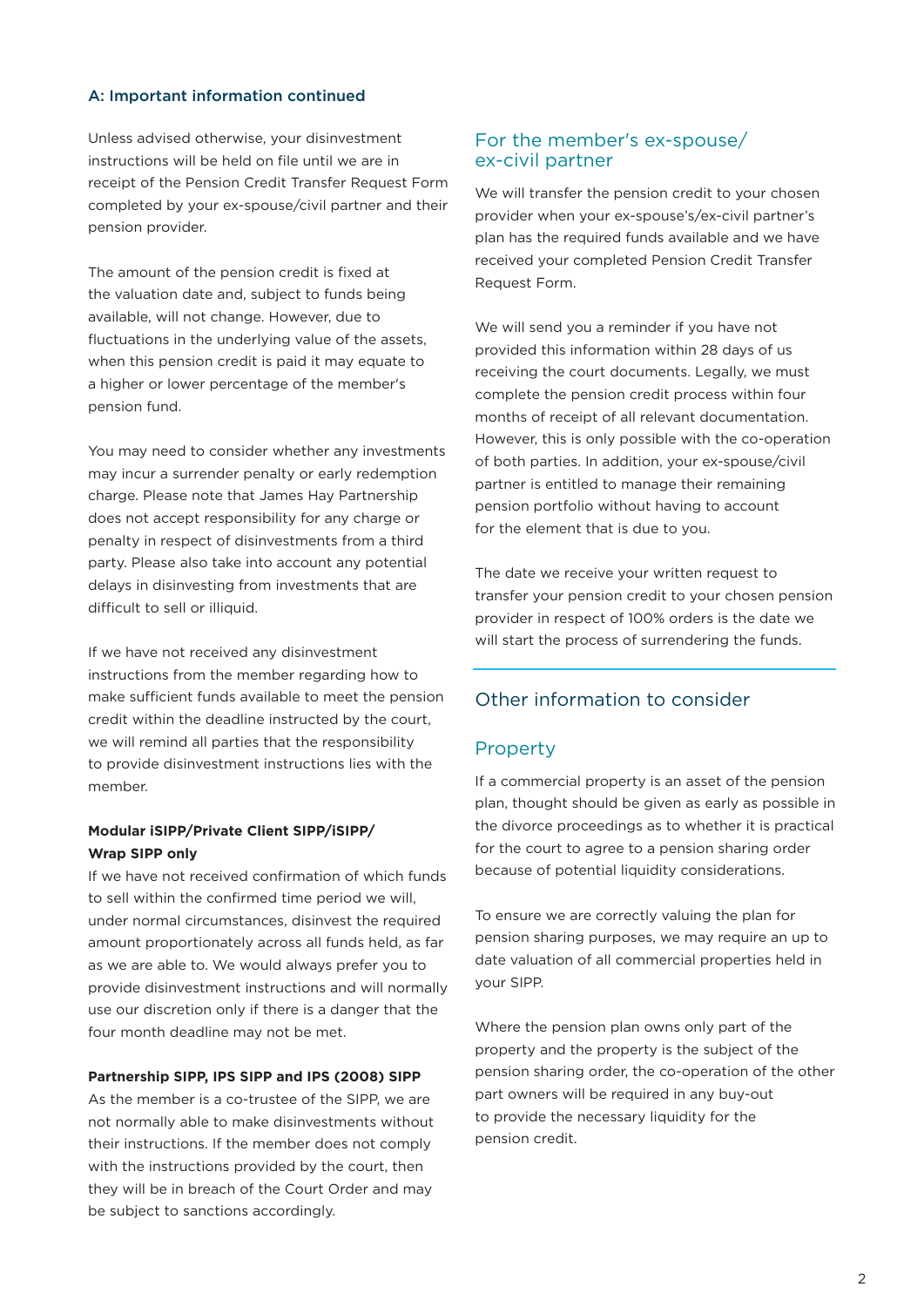#### A: Important information continued

It may not be possible to arrange the sale of the property without the consent of the other part owners.

#### General charges

The Court Order will direct us as to who should pay any fees incurred in connection with the proceedings, and under direction from HM Revenue and Customs (HMRC) these must be paid by the relevant pension fund. In the case of 100% orders, some of the fees may need to be paid from outside the fund. Charges are payable at the time of transfer.

Where a commercial property is held as an asset of the plan, any valuation fees that are due are paid initially from the member's trustee bank account.

## B: Statutory information

#### Plan details

#### **Modular iSIPP/Private Client SIPP/iSIPP/ Partnership SIPP and Wrap SIPP**

The underlying legal framework for James Hay SIPPs is 'The James Hay Personal Pension Plan', and the Scheme has been set up under trust and registered as a Registered Pension Scheme by HM Revenue & Customs (HMRC). The HMRC Pension Scheme Tax Reference is 00616231RE.

James Hay Services Limited is the provider of the above Scheme and has appointed James Hay Pension Trustees Limited as Trustee of the Scheme and James Hay Administration Company Limited to administer the Scheme.

James Hay Pension Trustees Limited also acts as trustee and James Hay Administration Company Limited as provider and administrator for the Aviva Self Invested Personal Pension Plan FPP (formerly called the Friends Life SIPP) (HMRC Pension Scheme Tax Reference 00605421RY).

#### **IPS SIPP**

The IPS SIPP has been set up under trust and registered as a Registered Pension Scheme by HMRC. The HMRC Pension Scheme Tax Reference is 00605813RN.

The IPS Partnership Plc is the provider and administrator of the Scheme and has appointed PAL Trustees Limited as Trustee of the Scheme.

The member acts as the member co-trustee in respect of their plan held within the scheme.

#### **IPS 2008 SIPP**

The IPS (2008) SIPP has been set up under trust and registered as a Registered Pension Scheme by HMRC. The HMRC Pension Scheme Tax Reference is 00605815RT.

IPS Pensions Limited is the provider and administrator of the Scheme and has appointed Union Pension Trustees Limited as Trustee of the Scheme.

The member acts as the member co-trustee in respect of their plan held within the scheme.

For the Partnership SIPP, IPS SIPP and IPS (2008) SIPP, it is the responsibility of the member co-trustee to sign any investment instructions prior to the scheme trustee. This gives the member as co-trustee, co-ownership and joint control of their SIPP investments.

## Pension options for pension credit

The ex-spouse/civil partner is entitled to:

• Open a separate SIPP with James Hay Partnership if required (standard James Hay Partnership charges will apply), or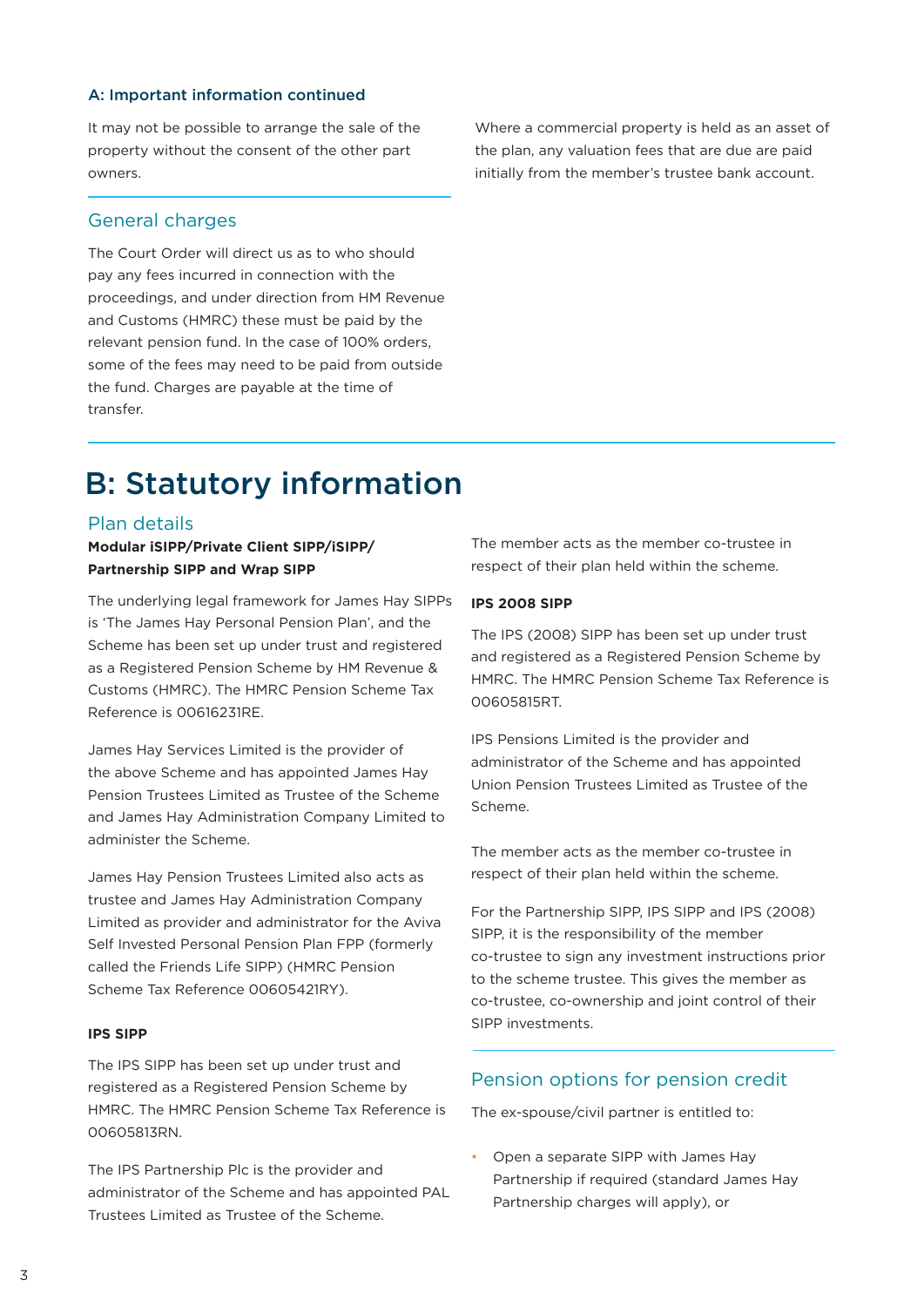#### B: Statutory information continued

• Transfer out to another Registered Pension Scheme or to a Qualifying Recognised Overseas Pension Scheme.

#### Benefits available for pension credit

If the ex-spouse/civil partner opens a SIPP with us, the benefits available are detailed in the relevant Technical Guide. A copy can be obtained from our website www.jameshay.co.uk, or on request.

If the ex-spouse/civil partner transfers to another pension scheme, they will need to contact the appropriate pension provider for further details.

#### Transfer out of pension credit

Upon receipt of the Pension Credit Transfer Request Form completed by the ex-spouse/civil partner and the receiving scheme, and sufficient monies to

fulfil the terms of the pension sharing order, we will transfer the funds representing the pension credit, provided the receiving pension scheme is able to accept the transfer.

### Death benefits for pension credit

If the ex-spouse/civil partner dies after the Court Order has come into force, but before the pension credit has been completed, we will act as if the ex-spouse/civil partner had survived and opened a plan with us, and that the pension credit had been completed prior to death.

## C: Schedule of charges

#### Not applicable to IPS SIPP and IPS (2008) SIPP

Under legislation, a scheme administrator can recover costs in relation to implementation of a pension sharing order. Charges are payable at the time of transfer. If the transfer does not proceed but an ad-hoc valuation was requested, our standard fee for this service will be charged.

#### Schedule of charges for pension sharing

In order to recover the costs involved in setting up a pension credit for the ex-spouse/civil partner and transferring it to a new pension plan or arrangement, we will apply an hourly charge of £150 plus VAT on a time/cost basis, which is applied in 15 minute increments (i.e. £37.50 plus VAT per 15 minutes).

#### Finally

We appreciate that this can be a difficult time for both of you. Therefore, to ensure a swift conclusion to the pension credit transfer for all parties, please contact us if you have questions about any aspect of the pension sharing order and the transfer process.

#### **Notes**

The scheme administrator will deduct the charges from the original SIPP member's designated account, unless the Court Order allows the charges to be deducted from both parties.

We estimate that the setting up of a pension credit will take five hours, but reserve the right to make further charges if the case is protracted.

If the pension credit is transferred to a new James Hay SIPP then the standard James Hay SIPP charges for administering the pension plan will apply, but the charges for setting up the plan will be waived. However, we reserve the right to make a charge if the case becomes protracted.